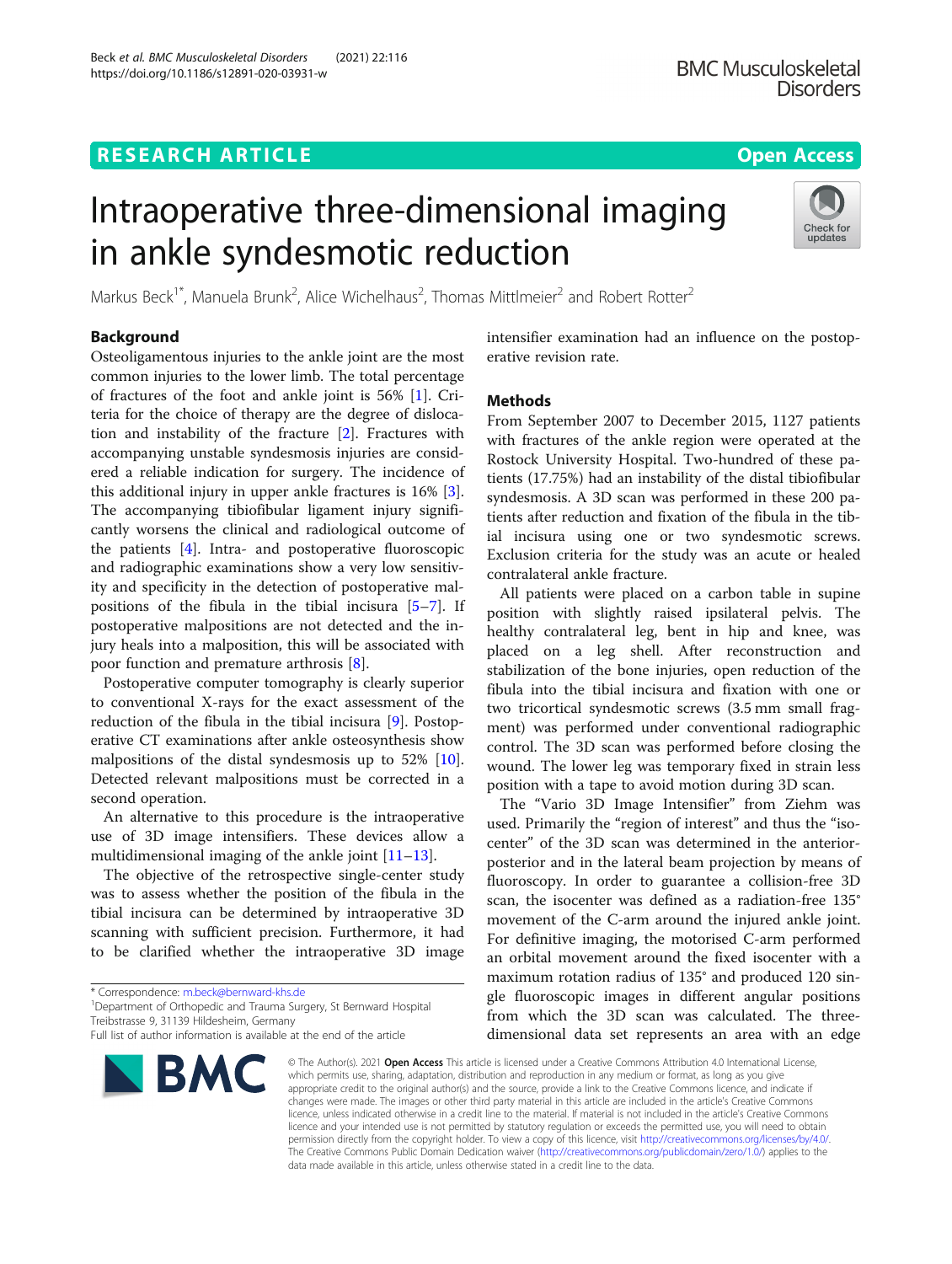length of 120 mm and allows reconstructions in all three planes (transversal, coronary, sagittal).

The following evaluation parameters for a correct joint position were defined in a standard protocol:

- 1). Centered position of the fibula in the tibial incisura 10 mm above and at the level of the tibia plafond without overlapping the ventral tibia margin in relation to the width and individual anatomy of the syndesmosis (transversal reconstructions).
- 2). Equal joint space width fibulotalar and tibiotalar in the joint area (transversal and coronal reconstructions).
- 3). Congruence of the lateral malleolus joint surface to the lateral talus wall as an indication of correct rotation and length (coronal reconstructions).

All reconstruction planes (coronal, sagittal, axial view) were also used to assess further problems in the form of intra-articular implant positions, relevant joint stages > 2 mm, insufficiently fixed fracture parts in the area of the medial and posterior ankle and intra-articular fragments.

Whenever the 3D scan showed findings requiring correction, immediate correction followed. After position correction of the fibula in the tibial incisura, a new 3D scan was performed in all cases.

The quality of each scan was assessed by the responsible surgeon after viewing. The basis was a purely subjective 4-stage assessment score (good / satisfactory / sufficient / not assessable).

Postoperatively, computer tomography of both ankle joints was performed on all patients. Three distance measurements 10 mm above the joint line were carried out in the postoperative CT. The distance between anterior border of tibial incisura and anterior margin of the fibula, the distance between the middle of the incisura and the nearest point of the fibula, the distance between posterior border of incisura and posterior point of the fibula. A deviation of  $> 2$  mm in comparison to the healthy contralateral side was defined as a malposition of the fibula in the tibial incisura requiring revision.

# Results

A 3D scan was performed on 200 patients with unstable syndesmosis injury during the study period. The mean patient age was 47.4 years (18–83), gender distribution showed 128 (64.0%) male and 72 female (36.0%) patients. Syndesmosis injuries were associated with 120 sole fibula fractures (14 Maisonneuve), 26 isolated inner malleolus fractures, and 30 bi- and 22 trimalleolar fractures. Two patients showed a purely ligamentous injury of the syndesmosis complex. In 190 patients 1, in 10 patients 2 syndesmotic screws were implanted.

One hundred eighty-six of the intraoperative 3D scans (93.0%) showed a correct adjustment of the fibula in the tibial distal incisura according to the surgeon's assessment.

In 14 cases (7%), the fibula position was corrected after intraoperative evaluation of the 3D scan (Fig. 1a, 1b). A second 3D scan confirmed the successful correction in all cases  $(n = 14)$ .

In 8 patients (4.0%), the 3D scan detected overlong implants and replaced the affected screws with shorter implants.

In 6 patients (3%), the 3D scan showed that medial malleolus or posterior tibia fragments were not sufficiently fixed. Osteosynthesis was then extended to improve stability.

In 2 patients (1%), an intraarticular osteochondral fragment was detected by the 3D scan, which was not detected by conventional fluoroscopy (Fig. [2](#page-2-0)). An intraoperative revision of the internal joint space and removal of the fragment were performed.



Fig. 1 a Dorsal malposition of the fibula, axial view. **b** Correct position of the fibula in the tibial incisura after intraoperative correction, axial view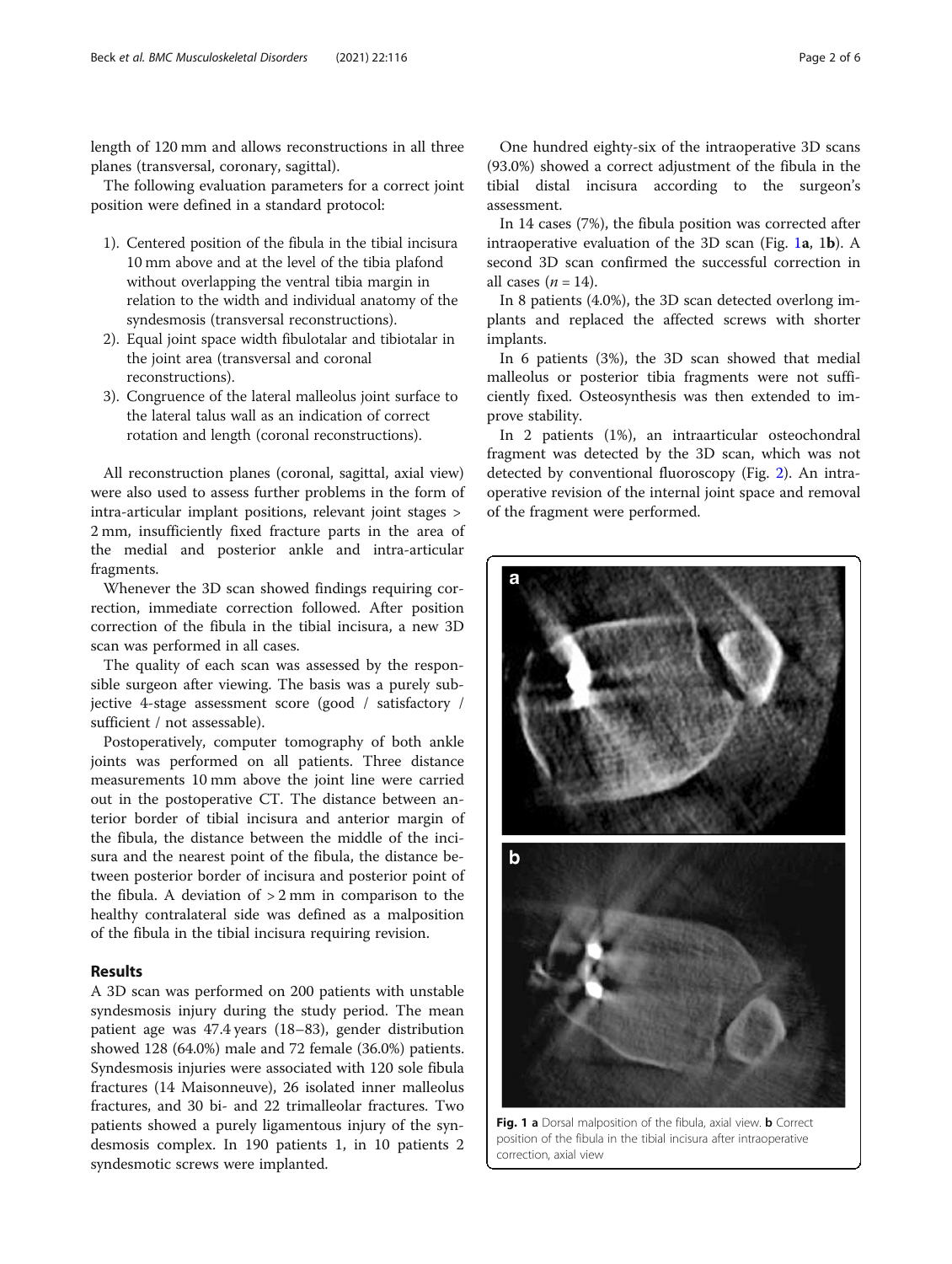<span id="page-2-0"></span>

In summary, 30 of 200 patients (15%) underwent a correction of the surgical restoration based on the intraoperative evaluation of the 3D scan.

In comparison with the healthy contralateral side, evaluations of postoperative CT examinations in no case revealed a defective position of the fibula in the tibial incisura worth revision, a relevant defective position of the joint or an osteosynthesis requiring revision. Hence, the postoperative revision rate was 0%.

The subjective four-stage assessment of the image quality of the 3D scans by the surgeon resulted in 69.3% of the scores being rated "good", 26.7% as "satisfactory" and 4.0% as "sufficient". No scan received the evaluation criterion "not assessable".

# **Discussion**

Ankle fractures involving the syndesmosis complex generally have a worse prognosis than comparable fractures without tibiofibular ligament injuries. In 347 examined patients, Egol et al. were able to demonstrate that after 12 months the functional outcome and the pain level were significantly worse in the group with syndesmosis injuries [\[4](#page-4-0)]. Chissel et al. already reported poor clinical results in 1995 when syndesmosis width after surgical treatment exceeded the radiologically measured value of

> 1.5 mm [\[14](#page-4-0)]. Andersen noted a difference of more than 2 mm of the sagittal anterior tibiofibular distance as a predictor for poorer clinical outcome [[15\]](#page-4-0). Moreover, Leeds and Ehrlich proved a significant correlation between arthrosis development and accompanying syndesmosis injury [[8\]](#page-4-0). Current medium-term study results obtained by Veen et al. confirm a significantly higher arthrosis rate associated with ankle fractures with syndesmosis injury [[16\]](#page-5-0). In addition, Ovaska et al. were able to show that, at 59%, malrepositioned syndesmosis is the most frequent cause of revision surgery of ankle fractures [\[17](#page-5-0)].

The intraoperative malposition rate of the distal tibiofibular syndesmosis in closed reduction is up to 52% and can be reduced to 15% by open reduction of the fibula with direct visualization of the syndesmosis region [[3,](#page-4-0) [18](#page-5-0)]. However, also malposition rates after open reduction are still high and require a reliable position control of the distal syndesmosis region. All conventional X-ray parameters (tibiofibular clear space, tibiofibular overlap, etc.) do not allow a sufficient assessment of the fibula position to the tibia [[5,](#page-4-0) [6](#page-4-0), [19](#page-5-0)].

This applies to all syndesmosis injuries since Franke et al. could not identify risk factors such as injury type or fracture morphology after analyzing 251 patients with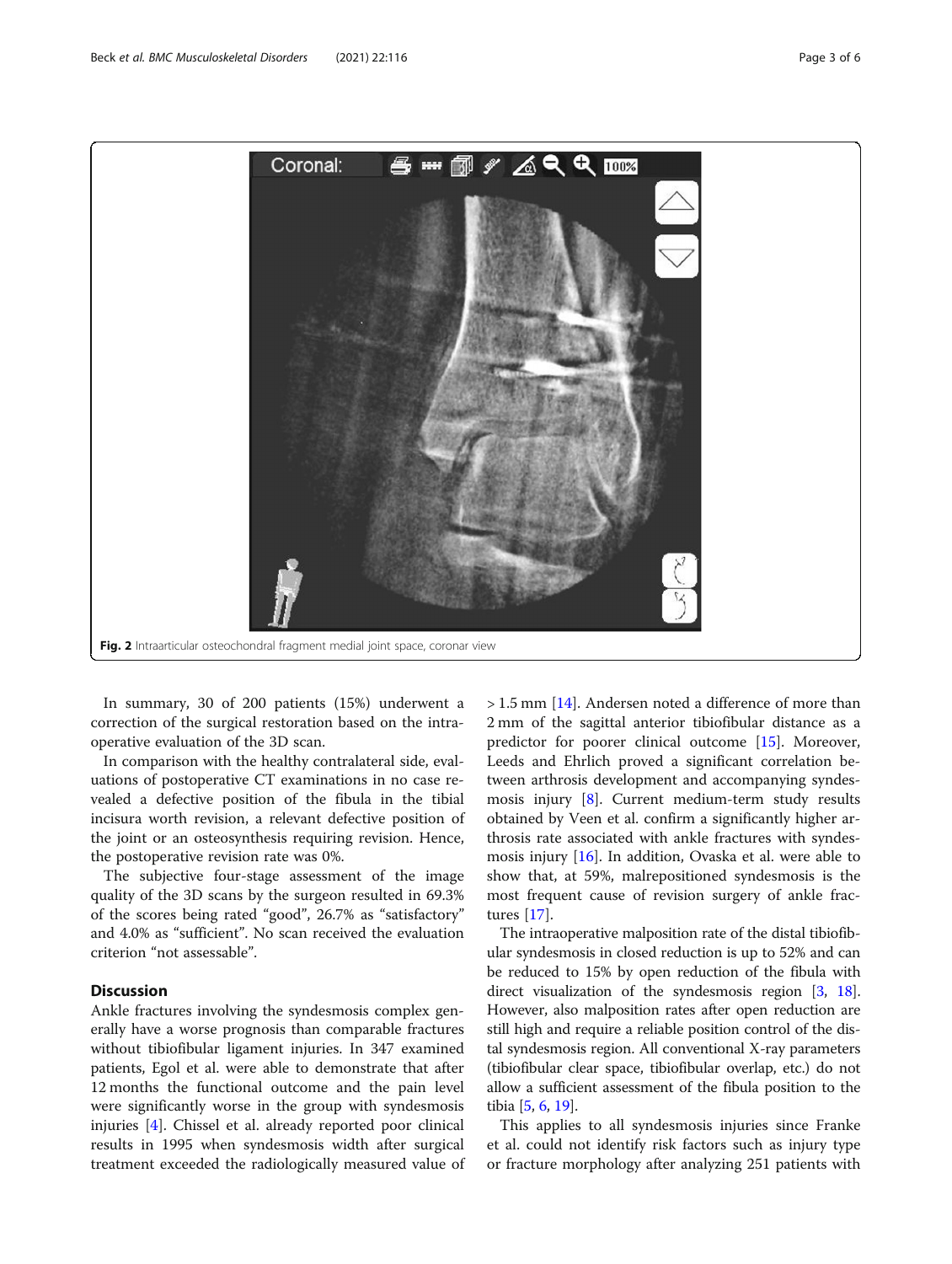syndesmosis injuries, which are associated with a lower rate of syndesmosis malposition [[20\]](#page-5-0).

Relevant evaluation criteria are the position of the fibula in the tibial incisura and the rotation of the fibula considering correct length reconstruction [\[9\]](#page-4-0). CT-Measurements 10 mm above the tibial plafond taking into consideration the diastasis and anterior-posterior translation of the fibula were found to be parameters with high interobserver and intraobserver reliability [\[21\]](#page-5-0).

The position of the foot, according to the studies by Levack and Vetter, has no relevant influence on the tibiofibular distance nor on the tibiofibular angle. Therefore, the intraoperative scan can be performed in any position of the ankle and foot [\[21](#page-5-0), [22\]](#page-5-0).

Multidimensional intraoperative imaging of the syndesmosis region is also possible using 3D image intensifiers. A small case series of 10 patients with syndesmosis injuries was presented by Ruan et al. in 2011 [[23\]](#page-5-0). An intraoperative 3D scan was performed before positioning the adjusting screw with the joint being temporarily adjusted by means of reduction forceps. The measurement parameter was the distance to the anterior and posterior facets of the tibia. The aim was to achieve equal measuring distances. Once fine correction and adjusting screw application had been completed, a final second 3D scan was performed. In all cases, this scan showed a central and symmetrical positioning of the fibula in the tibial incisura.

Summers et al. reported a lower rate of 5.5% (1/18 patients) malreduction in syndesmotic injuries shown by intraoperative 3D scan [[24\]](#page-5-0). They used conventional Xray settings of the uninjured side as a template to assess the reduction before the intraoperative 3D scan. They concluded that intraoperative CT is only necessary in cases where conventional radiologic signs didn't indicate an accurate restoration The results of the small case study do not match the results of many other studies in which a significantly higher rate of malreduction was detected.

Moon et al. reported a significant higher intraoperative revision rate of 23,1% using a 3D image intensifier for ankle fractures with syndesmosis injuries [\[25](#page-5-0)].

Franke et al. performed intraoperative 3D scans in 251 consecutive patients with syndesmosis injuries after adjusting screw placement, which resulted in direct intraoperative correction of osteosynthesis in 32.7% of patients [[26\]](#page-5-0). The main reason was a malposition of the fibula in the tibial incisura in 25.5% and a necessary correction of the fracture reduction in 5.2% of the patients. Corrections due to implant misalignments were necessary in 2% of patients.

Davidovitch et al. compared the conventional versus 3D scan controlled intraoperative reduction of the ankle joint in 36 patients [[27\]](#page-5-0). In the relevant measuring range

of 2 mm difference, significantly more postoperative malpositions in the control CT were found in the conventionally radiologically controlled group. Our own data showed a lower malpositioning and correction rate of 7% which may be explained by the generally direct visualization of the syndesmosis stabilisation. Another surgical parameter that significantly influences the reduction result is the positioning of the reduction forceps in the anterior third of the tibia [\[28](#page-5-0)].

A problem that has not yet been finally resolved is the correct assessment of the syndesmosis region. The common parameters used are the fibular length, fibular position and rotation in the incisur [\[9](#page-4-0)]. However, the tibial incision has a large anatomical variance in shape. Seventy-five percent of the incisions have a concave shape, 16% a convex shape and 8% are not typable [\[29](#page-5-0)]. Elgafy et al. found 67% convex and 33% flat angled incisures  $9-12$  mm above the tibial plafonds [[30](#page-5-0)]. This makes reliable rotation measurement difficult in the absence of normal values and uncertainty about the best measurement method at the level of the syndesmosis 10 mm above the ankle joint. Knops, for example, compared the reliability and accuracy of 4 measurement methods using a 3D rotational C intensifier [[31](#page-5-0)]. Two of these measurement methods were difficult to carry out and even the best method, measuring the angle between the tangent of the anterior tibia surface and the bisection of the vertical midline, was only fairly reliable and accurate.

Comparison of the healthy opposite side is therefore seen as the gold standard for assessment in the CT. Schon summarized the results of 16 CT studies that carried out a total of 35 different measurement methods [[32\]](#page-5-0). The study demonstrated low native side-to-side symmetry. Furthermore, there is no single measurement method that adequately captures the complexity of the possible misalignments. At least 3 different measurement methods are necessary to record the relevant criteria of translation medial / lateral, anterior / posterior and fibular rotation. In particular, the sole qualitative side-by-side comparison without measurement data collection shows a very low level of intra- and interobserver reliability and should not be used as an assessment parameter [\[33\]](#page-5-0).

The healthy opposite side for comparison is not available with the intraoperative cone beam CT because the imaging volume is too small. A second scan of the healthy opposite side would have to be performed. In terms of radiation protection and the additional expenditure of time, it must be assessed critically and this approach has not yet been investigated in studies. Complex intraoperative measurements of the rotation and translation of the fibula in the tibial incision are also not expedient because of the lack of normal values, the large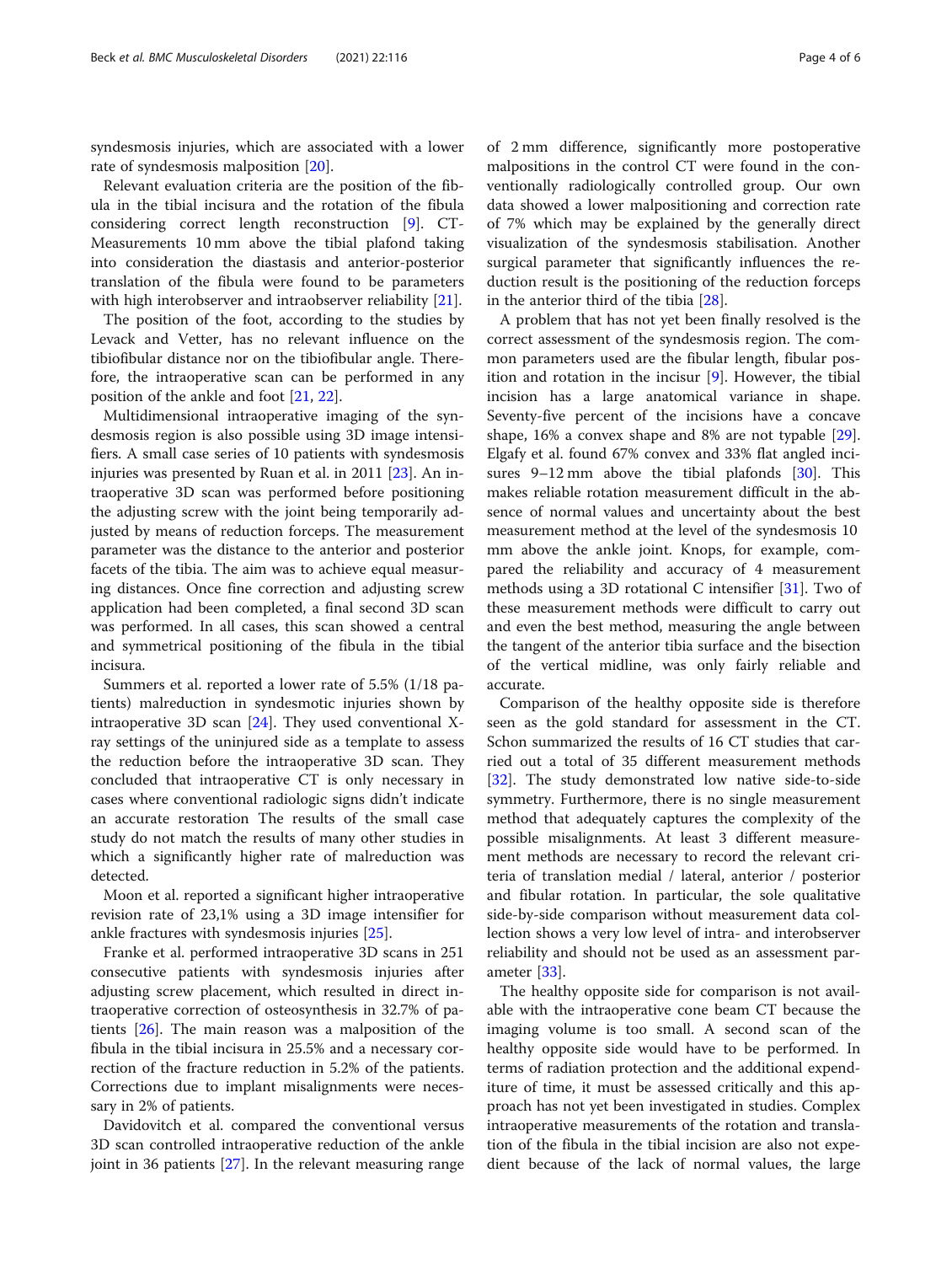<span id="page-4-0"></span>anatomical variance and the lack of comparison with the contralateral side [\[29,](#page-5-0) [30,](#page-5-0) [32\]](#page-5-0).

It is therefore important to define comprehensible criteria in order to be able to assess the intraoperative cone beam ct examinations. The criteria we have described correspond to the assessment parameters defined by Franke and, more recently, by Vetter [[26,](#page-5-0) [34\]](#page-5-0). The fibula should be symmetrical in the incisure 10 mm above the tibial joint line, and the arch between the anterior margin of the fibula and the tibia should be harmoniously elliptoid. There must be an equal fibulotalar and tibiotalar clear space in coronal and sagittal

view. The fibular length needs also be assessed.

The intraoperative measurement of the fibula rotation has proven to be impractical at the level of the syndesmosis. The rotation measurement below the ankle joint line seems to be easier. The joint-side corticales of the malleoli are used as reference. Vetter et al. found the area 4–6 mm below the talar joint line to be the ideal measurement point for fibular rotation in 100 healthy joints [\[35\]](#page-5-0). The mean angle was  $8.4 \degree +/- 4.9$ . However, the absolute values varied between 0 and 26.

Compared to CT examinations, intraoperative radiation exposure resulting from the 3D scan can be classified as very low in total. Beerekamp et al. reported a maximum dose of 17 μSV for a 3D extremities scan compared to a 200 μSV dose for a postoperative CT examination [\[36](#page-5-0)].

#### Conclusion

The results of our study confirm that an 3D image intensifier examination allows a reliable intraoperative assessment of the anatomy of the distal syndesmosis region and the reconstructed ankle joint. Malpositions of the fibula in the tibial incisura and defective osteosyntheses were reliably detected and corrected intraoperatively. According to our data, a routine postoperative CT examination of the region is dispensable if the 3D scan can be easily assessed.

## Acknowledgements

Not applicable.

#### Reference to the relevant legislation

<https://ethik.med.uni-rostock.de/antragsstellung/forschungsvorhaben> All participants included in the study provided written informed consent.

#### Authors' contributions

Each author has participated in the work. MB: performing the surgical interventions, conception and design of the study, radiographic examination, analysis and interpretation of the data and writing of the manuscript. MaBr: radiographic examination, acquired the patient data, analysis and interpretation of the data. AW, RR, TM: performing the surgical interventions, conception and design of the study, interpretation of the data, revising manuscript critically for important intellectual content. All authors read and approved the final manuscript.

#### Funding

None. Open Access funding enabled and organized by Projekt DEAL.

#### Availability of data and material

The datasets used and/or analyzed during the current study are available from the corresponding author on reasonable request.

#### Ethics approval and consent to participate

According to the ethics committee of the Medical Faculty of Rostock University, there is no obligation to provide advice for retrospective studies without the use of personal data. The basis is Section 15, Paragraph 1 of the Professional Code for Medical Doctors in Mecklenburg-Vorpommern / Germany.

#### Competing interests

The authors declare that they have no competing interests.

#### Author details

<sup>1</sup>Department of Orthopedic and Trauma Surgery, St Bernward Hospital Treibstrasse 9, 31139 Hildesheim, Germany. <sup>2</sup> Department of Trauma, Hand and Reconstructive Surgery, c/o Rostock University Medical Center, Schillingallee 35, 18057 Rostock, Germany.

### Received: 4 May 2020 Accepted: 28 December 2020 Published online: 26 January 2021

#### References

- 1. Shibuya N, Davis ML, Jupiter DC. Epidemiology of foot and ankle fractures in the United States: an analysis of the National Trauma Data Bank (2007 to 2011). J Foot Ankle Surg. 2014;53(5):606–8.
- Van Schie-Van der Weert EM, Van Lieshout EM, De Vries MR, Van der Elst M, Schepers T. Determinants of outcome in operatively and non-operatively treated Weber-B ankle fractures. Arch Orthop Trauma Surg. 2012; 132: 257– 263.
- 3. Sagi HC, Shah AR, Sanders RW. The functional consequence of syndesmotic joint malreduction at a minimum 2-year follow-up. J Orthop Trauma. 2012; 26:439–43.
- 4. Egol KA, Pahk B, Walsh M, Tejwani NC, Davidovitch RI, Koval KJ. Outcome after unstable ankle fracture: effect of syndesmotic stabilization. J Orthop Trauma. 2010;24:7–11.
- 5. Beumer A, van Hemert WLW, Niesing R, Entius CAC, Ginai AZ, Mulder PGH, Swierstra BA. Radiographic measurement of the distal tibiofibular syndesmosis has limited use. Clin Orthop Relat Res. 2004;423:227–34.
- 6. Krähenbühl N, Weinberg MW, Davidson NP, Mills MK, Hintermann B, Saltzman CL, Barg A. Imaging in syndesmotic injuty: a systemtic review. Skelet Radiol. 2018;47(5):631–48.
- 7. Marmor M, Hansen E, Han HK, Buckley J, Matityahu A. Limitations of standard fluoroscopy in detecting rotational malreduction of the syndesmosis in an ankle fracture model. Foot Ankle Int. 2011;32:616–22.
- 8. Leeds HC, Ehrlich MG. Instability of the distal tibiofibular syndesmosis after bimalleolar and trimalleolar ankle fractures. J Bone Joint Surg Am. 1984;66: 490–503.
- 9. van den Heuvel SB, Dingemans SA, Gardenbroek TJ, Schepers T. Assessing Quality of Syndesmotic Reduction in Surgically Treated Acute Syndesmotic Injuries: A Systematic Review. J Foot Ankle Surg. 2019;(1):144–50.
- 10. Gardner MJ, Demetrakopoulos D, Briggs SM, Helfet DL, Lorich DG. Malreduction of the tibiofibular syndesmosis in ankle fractures. Foot Ankle Int. 2006;27:788–92.
- 11. Atesok K, Finkelstein J, Khoury A, Peyser A, Weil Y, Liebergall M, Mosheiff R. The use of intraoperative three-dimensional imaging (ISO-C-3D) in fixation of intraarticular fractures. Injury. 2007;38:1163–9.
- 12. Beerekamp MS, Sulkers GS, Ubbink DT, Maas M, Schep NW, Goslings JC. Accuracy and consequences of 3D-fluoroscopy in upper and lower extremity fracture treatment: a systematic review. Eur J Radiol. 2012;81: 4019–28.
- 13. Carelsen B, Haverlag R, Ubbink DT, Luitse JS, Goslings JC. Does intraoperative fluoroscopic 3D imaging provide extra information for fracture surgery? Arch Orthop Trauma Surg. 2008;128:1419–24.
- 14. Chissell HR, Jones J. The influence of a diastasis screw on the outcome of Weber type-C ankle fractures. J Bone Joint Surg Br. 1995;77:435–8.
- 15. Andersen MR, Diep LM, Frihagen F, Hellund JC, Madsen JE, Figved W. Importance of syndesmotic reduction on clinical outcome after syndesmosis injuries. J Orthop Trauma. 2019;33(8):397–403.